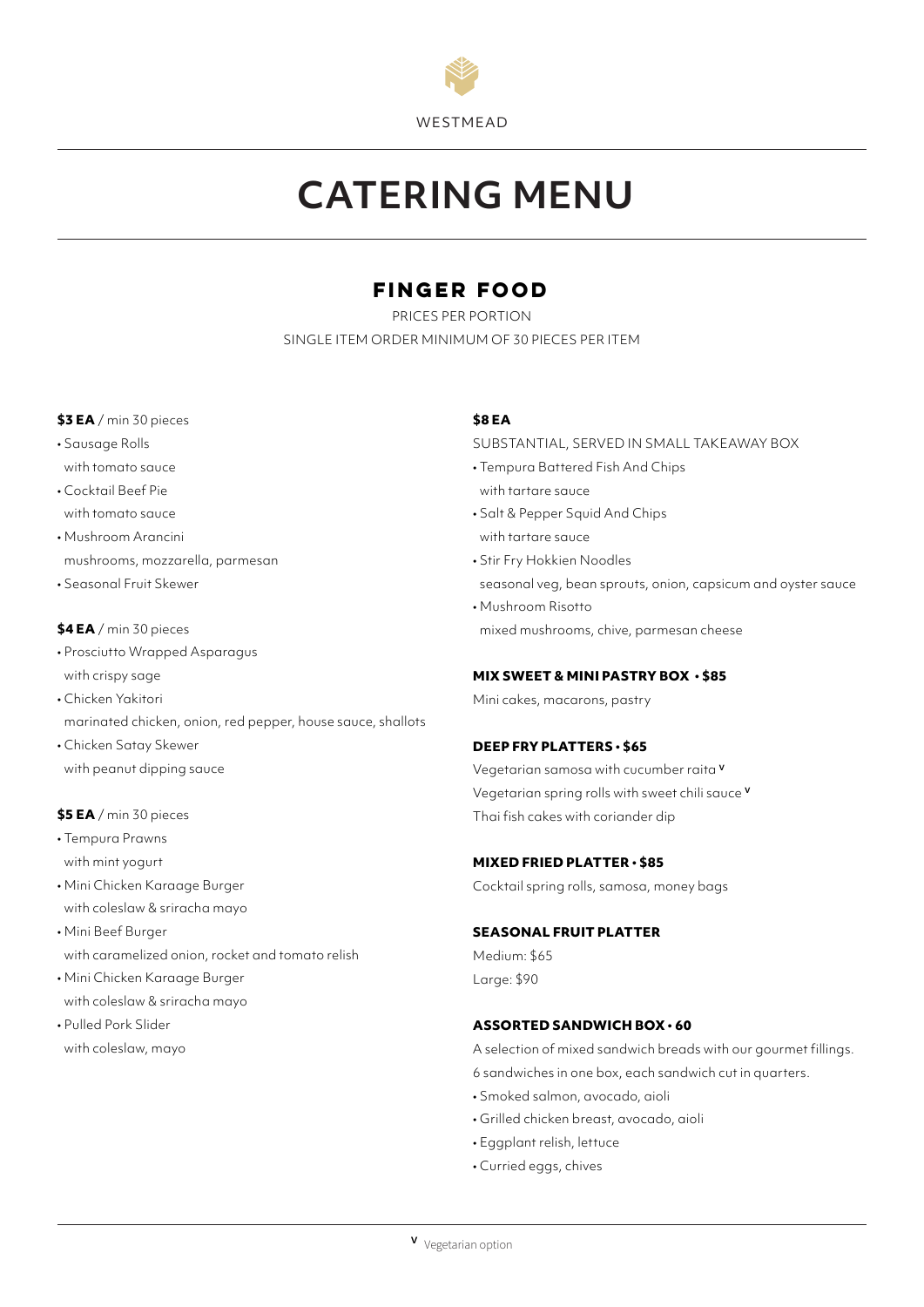

# **CATERING MENU**

## **Breakfast & Lunch Box Sets**

## **Breakfast box**

#### **OPTION 1 • \$15**

1 choice of house sandwich + fresh baked assorted pastry

#### **OPTION 2 • \$17**

1 Sandwich + Fresh Baked Assorted Pastry +1 Seasonal Fruit Skewer

#### **SANDWICH OPTIONS** |

with milk loaf bread

- Curry egg, chives, grilled chorizo
- Ham, processed cheddar, house tomato relish
- Grilled house marinated chicken breast, caramelized onion & mushroom relish, aioli
- Smoked salmon, avocado, cucumber salsa, tzatziki
- Spiced eggplant relish, shredded lettuce, chipotle mayo

# **Lunch box set • \$20**

1 Main + 1 French Baked Assorted Pastry or 1 Seasonal FruitSskewer

## **MAIN OPTIONS** |

- Spaghetti Bolognese house slow braised beef Bolognese, parmesan snow, chives
- House Special Fried Rice Seasonal vegs, roasted pork, marinated chicken, shallot, brown rice, house sauce, furikake
- Grilled Chicken Salad Shredded lettuce, apple, avocado, carrots, boiled egg, parmesan snow, honey mustard dressing
- Peri Peri Chicken Burger grilled chicken breast fillet, lettuce, tomato, house peri peri mayo, cheese, serve with side of chips
- Veg Curry Rice **<sup>V</sup>** brown rice, braised cauliflower, crispy chickpeas, potato, eggplant relish

# CATERING ORDERS REQUIRE **3 WORKING DAYS NOTICE**

FULL AMOUNT IS DUE UPON ORDERS